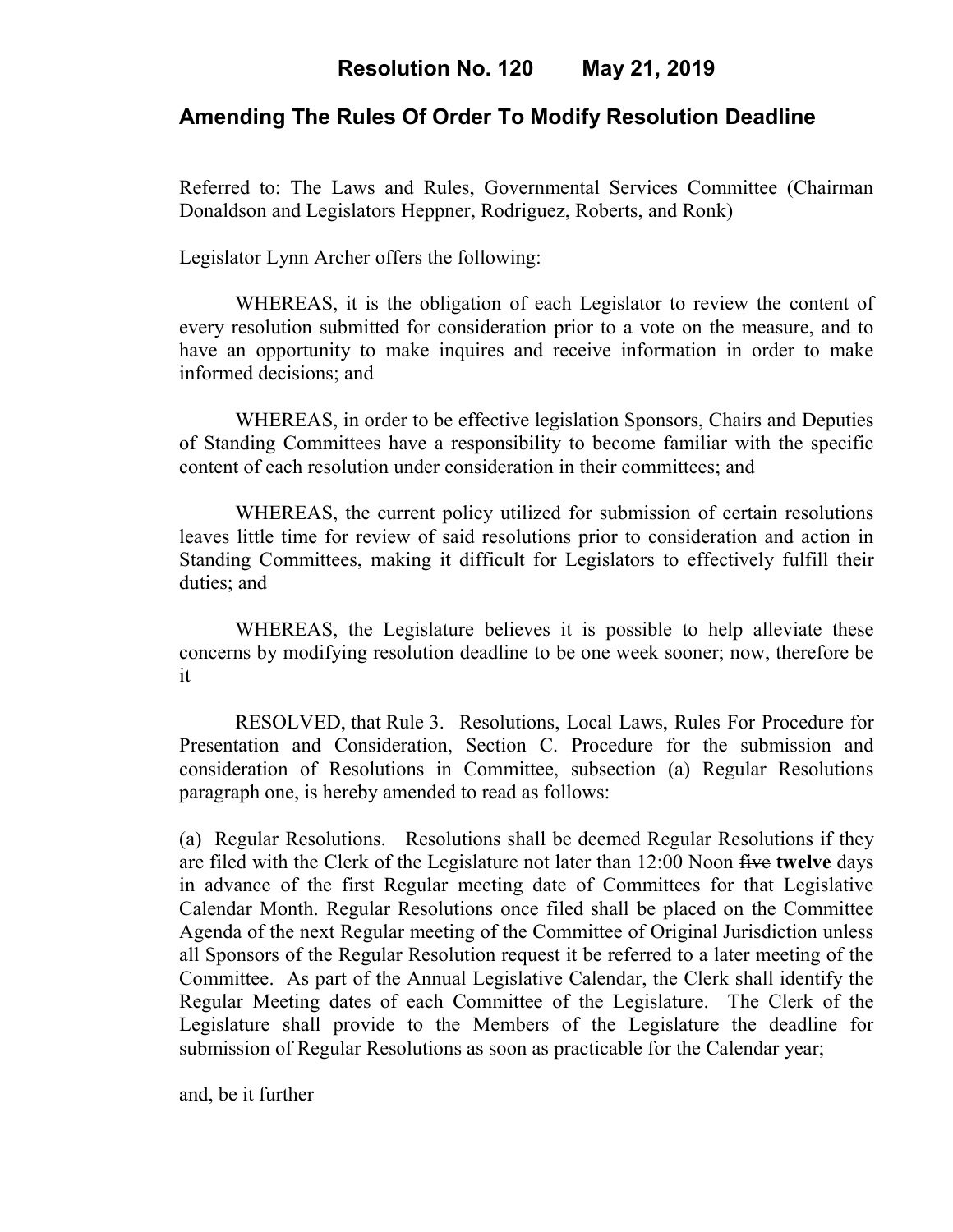#### **- Page 2 -**

## **Resolution No. 120 May 21, 2019**

### **Amending The Rules Of Order To Modify Resolution Deadline**

RESOLVED, that Rule 3. Resolutions, Local Laws, Rules For Procedure for Presentation and Consideration, Section C. Procedure for the submission and consideration of Resolutions in Committee, subsection (b) Late Filed Resolutions, is hereby amended to read as follows:

(b.) Late Filed Resolutions. A Resolution that is not a Regular Resolution shall be deemed a Late Filed Resolution if, when introduced, it is requested by the Sponsors to be deemed a Late Filed Resolution.

A Late Filed Resolution shall be referred to and may be placed on an agenda **of the Committee of Original Jurisdiction provided that Committee has not yet had its regular monthly meeting, or on the agenda** of the Laws and Rules, Governmental Services Committee **if the Committee of Original Jurisdiction has already met,** at the option of the Chairperson of the **appropriate committee** Laws and Rules, Governmental Services Committee if any two of the following circumstances exist:

(i) The Resolution was introduced upon the request of the County Executive, Comptroller, Sheriff, District Attorney, or County Clerk, which shall be specifically identified as being introduced at their request. The Resolution, if meeting this criteria, shall contain an explanation, acceptable to the Chairperson of the Legislature or the Chairperson of the Laws and Rules, Governmental Services Committee from the County Executive, Comptroller, Sheriff, District Attorney, or County Clerk, explaining why the Resolution was sent for introduction to the Clerk of the Legislature on the date it was sent and why it is necessary that the Resolution must be acted upon at the next meeting of the County Legislature.

(ii) The Resolution is of financial consequence or potential financial consequence for the County, the timeliness of which requires or favors action by the full Legislature at its next meeting, as determined by the Chairperson of the Legislature or Chairperson of the Ways and Means Committee.

(iii) The Resolution relates to a matter of public safety and the failure to act would negatively impact the people of Ulster County as certified by the Sheriff, Legislature Chairperson, Chairperson of the Law Enforcement and Public Safety Committee or District Attorney;

(iv) That another governmental entity (Town/Village/City/School District/State/Federal government) or division or agency thereof requires or requests such Resolution be acted on in order for that entity or division or agency to act.